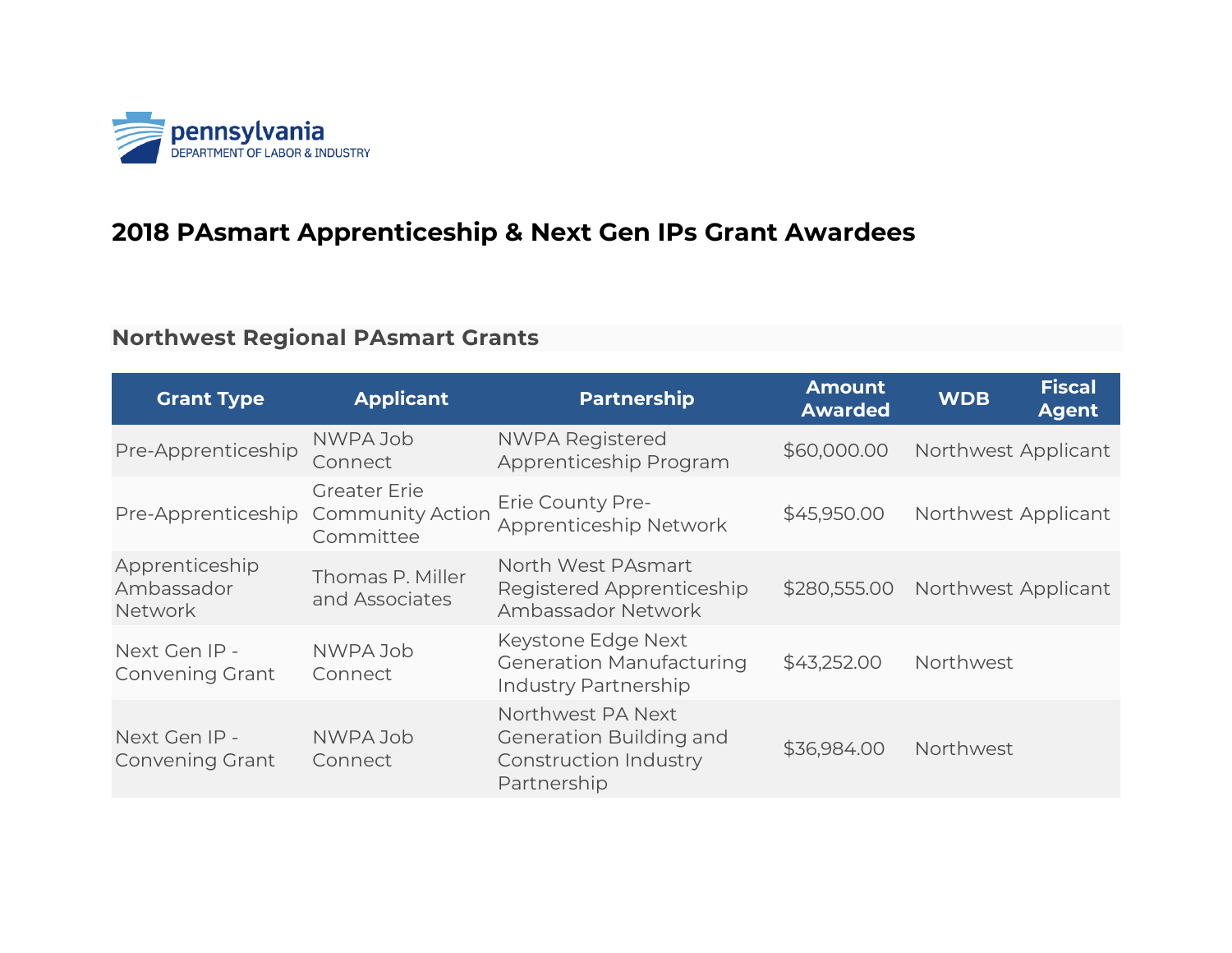# **Southwest Regional PAsmart Grants**

| <b>Grant Type</b>      | <b>Applicant</b>                                                  | <b>Partnership</b>                                                         | <b>Amount</b><br><b>Awarded</b> | <b>WDB</b>                | Fiscal<br><b>Agent</b>                    |
|------------------------|-------------------------------------------------------------------|----------------------------------------------------------------------------|---------------------------------|---------------------------|-------------------------------------------|
| Apprenticeship         | Franklin<br>Apprenticeships                                       | <b>PAsmart Growing</b><br>Registered<br>Apprenticeship                     |                                 | \$150,000.00 Partner4Work | Applicant                                 |
| Apprenticeship         | Partner4Work                                                      | Early Childhood<br><b>Education Registered</b><br>Apprenticeship           |                                 | \$100,000.00 Partner4Work | Applicant<br>(WDB is<br>the<br>Applicant) |
| Pre-<br>Apprenticeship | Connellsville Area<br>Career and Technical<br>Center              | <b>Registered Pre-</b><br>Apprenticeship for<br><b>Operating Engineers</b> | \$100,000.00                    | Westmoreland-<br>Fayette  | Applicant                                 |
| Pre-<br>Apprenticeship | University of<br>Pittsburgh<br>Manufacturing<br>Assistance Center | Pitt Consortium for<br>Advanced<br>Manufacturing (P-<br>CAM)               | \$77,000.00                     | Partner4Work              | <b>WDB</b>                                |
| Pre-<br>Apprenticeship | East End Cooperative<br>Ministry                                  | <b>EECM Pre-</b><br>Apprenticeship Group                                   | \$60,000.00                     | Partner4Work              | Applicant                                 |
| Pre-<br>Apprenticeship | Partner4Work                                                      | Intro to the Trades Pre-<br>Apprenticeship<br>Program                      | \$45,950.00                     | Partner4Work              | Applicant<br>(WDB is<br>Applicant)        |
| Pre-<br>Apprenticeship | Pittsburgh Chapter<br>National Tooling and                        | <b>Registered Robotics</b><br><b>Technician Pre-</b>                       | \$45,950.00                     | Partner4Work              | Applicant                                 |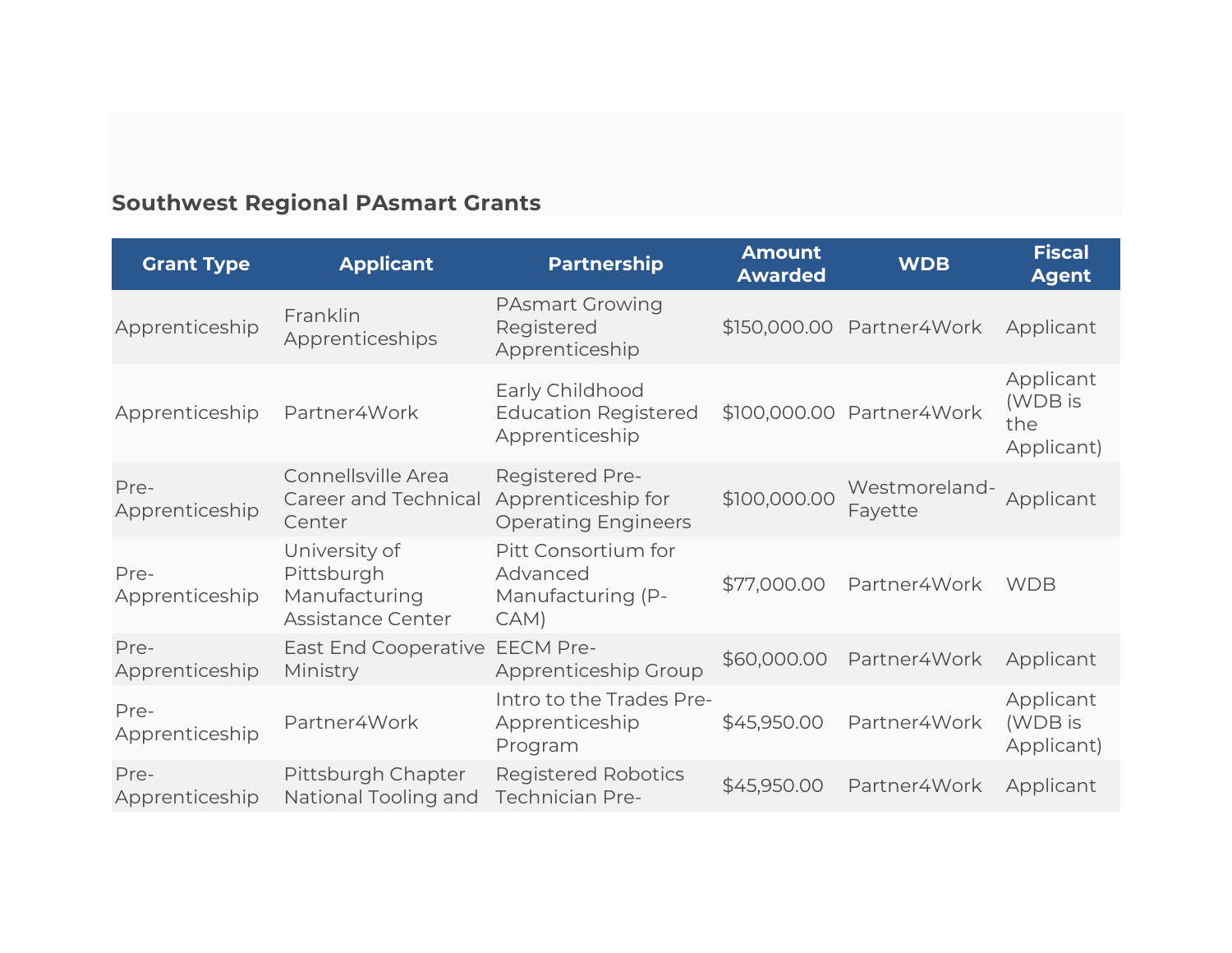|                            | Machining<br>Foundation / BotsIQ                                                                                                     | Apprenticeship<br>Program                                                                                        |                       |                          |            |
|----------------------------|--------------------------------------------------------------------------------------------------------------------------------------|------------------------------------------------------------------------------------------------------------------|-----------------------|--------------------------|------------|
| Pre-<br>Apprenticeship     | Pennsylvania<br><b>American Federation</b><br>of Labor and<br>Congress of Industrial Apprenticeship<br>Organizations (PA<br>AFL-CIO) | PA AFL-CIO Group<br>Sponsor for Pre-<br>Programs                                                                 |                       | \$40,000.00 Partner4Work | <b>WDB</b> |
| Pre-<br>Apprenticeship     | Pittsburgh Chapter,<br>German American<br>Chamber of<br>Commerce, Inc.                                                               | Dual Pre-<br>Apprenticeship<br>Program Partnership                                                               | \$40,000.00 Southwest |                          | <b>WDB</b> |
| Pre-<br>Apprenticeship     | New Century Careers                                                                                                                  | Growing the<br><b>MANUFACTURING</b><br>2000 (M2K) Pre-<br>Apprenticeship<br><b>Machinist Training</b><br>Program | \$40,000.00           | Westmoreland-<br>Fayette | Applicant  |
| Next Gen IP -<br>Convening | Tri-County Workforce<br>Investment Board,<br>Inc.                                                                                    | Tri-County<br>Manufacuting Industry \$30,000.00<br>Partnership                                                   |                       | Tri-County               |            |
| Next Gen IP -<br>Convening | Partner4Work                                                                                                                         | Pittsburgh Financial<br>Services Industry<br>Partnership                                                         | \$45,000.00           | <b>Three Rivers</b>      |            |
| Next Gen IP -<br>Convening | <b>Tri-County Workforce</b><br>Investment Board,<br>Inc.                                                                             | Tri-County Technology<br>Industry Partnership                                                                    | \$25,000.00           | Tri-County               |            |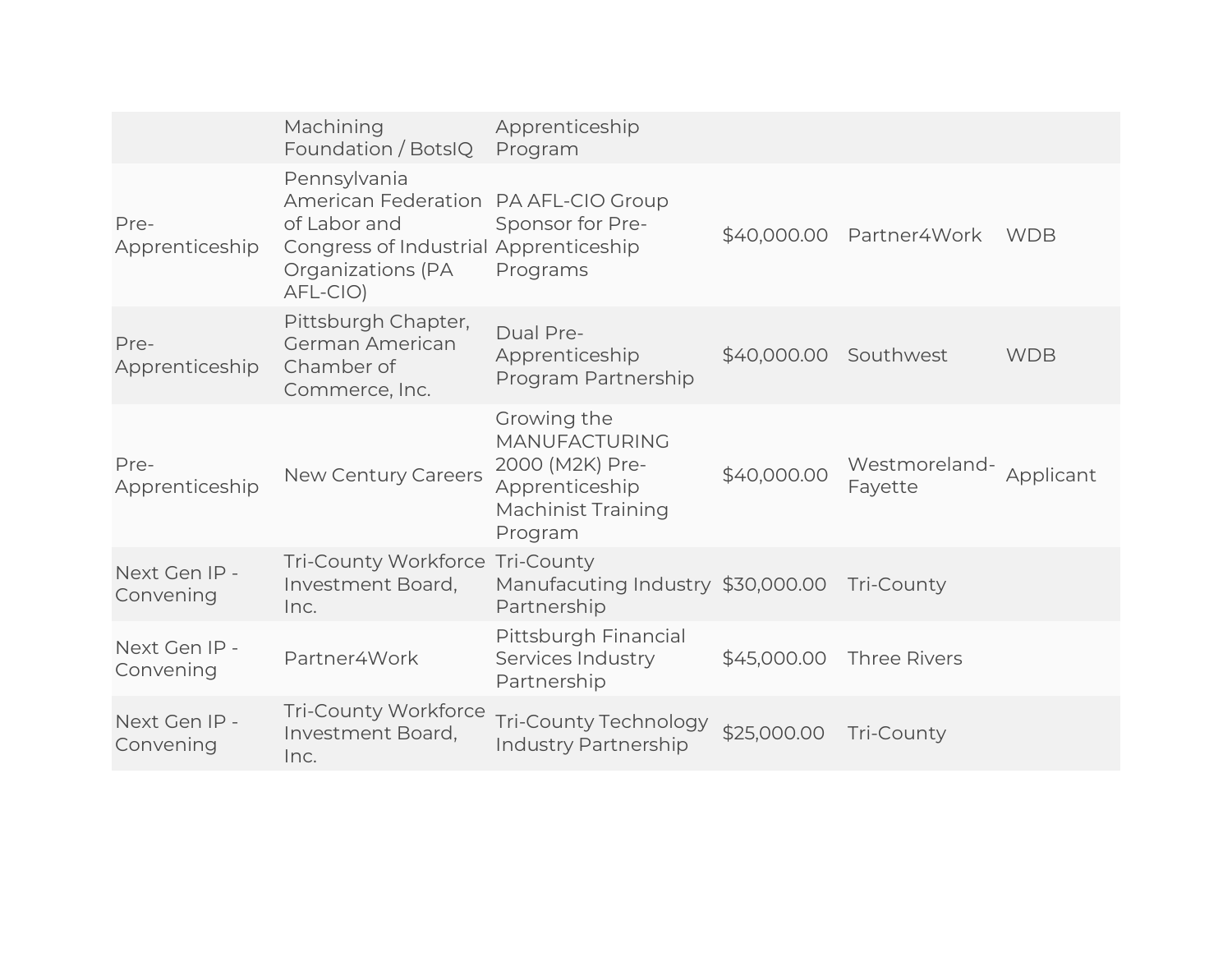| Next Gen IP -<br>Convening      | Partner4Work                                      | Pittsburgh K-12<br><b>Education Industry</b><br>Partnership         |                         | \$45,000.00 Three Rivers  |
|---------------------------------|---------------------------------------------------|---------------------------------------------------------------------|-------------------------|---------------------------|
| Next Gen IP -<br>Implementation | Partner4Work                                      | Pittsburgh<br>Construction Industry<br>Partnership                  |                         | \$250,000.00 Three Rivers |
| Next Gen IP -<br>Implementation | Tri-County Workforce<br>Investment Board,<br>Inc. | Tri-County Health Care<br><b>Industry Partnership</b>               | \$150,000.00 Tri-County |                           |
| Next Gen IP -<br>Implementation | Partner4Work                                      | Pittsburgh Early<br><b>Education Industry</b><br>Partnership (EEIP) |                         | \$250,000.00 Three Rivers |

# **North Central Regional PAsmart Grants**

| <b>Grant Type</b>      | <b>Applicant</b>                                                         | <b>Partnership</b>                                                          | <b>Amount</b><br><b>Awarded</b> | <b>WDB</b>       | <b>Fiscal Agent</b>                    |
|------------------------|--------------------------------------------------------------------------|-----------------------------------------------------------------------------|---------------------------------|------------------|----------------------------------------|
| Apprenticeship         | Workforce Solutions -<br>North Central<br>Workforce<br>Development Board | <b>Workforce Solutions</b><br>Registered<br>Apprenticeship<br>Collaboration | \$149,413.00                    | North<br>Central | Applicant<br>(WDB is the<br>Applicant) |
| Pre-<br>Apprenticeship | Pennsylvania College<br>of Technology (PCT)                              | Partnership for<br>Apprenticed Workforce<br>(The Partnership)               | \$100,000.00 Central            |                  | Applicant                              |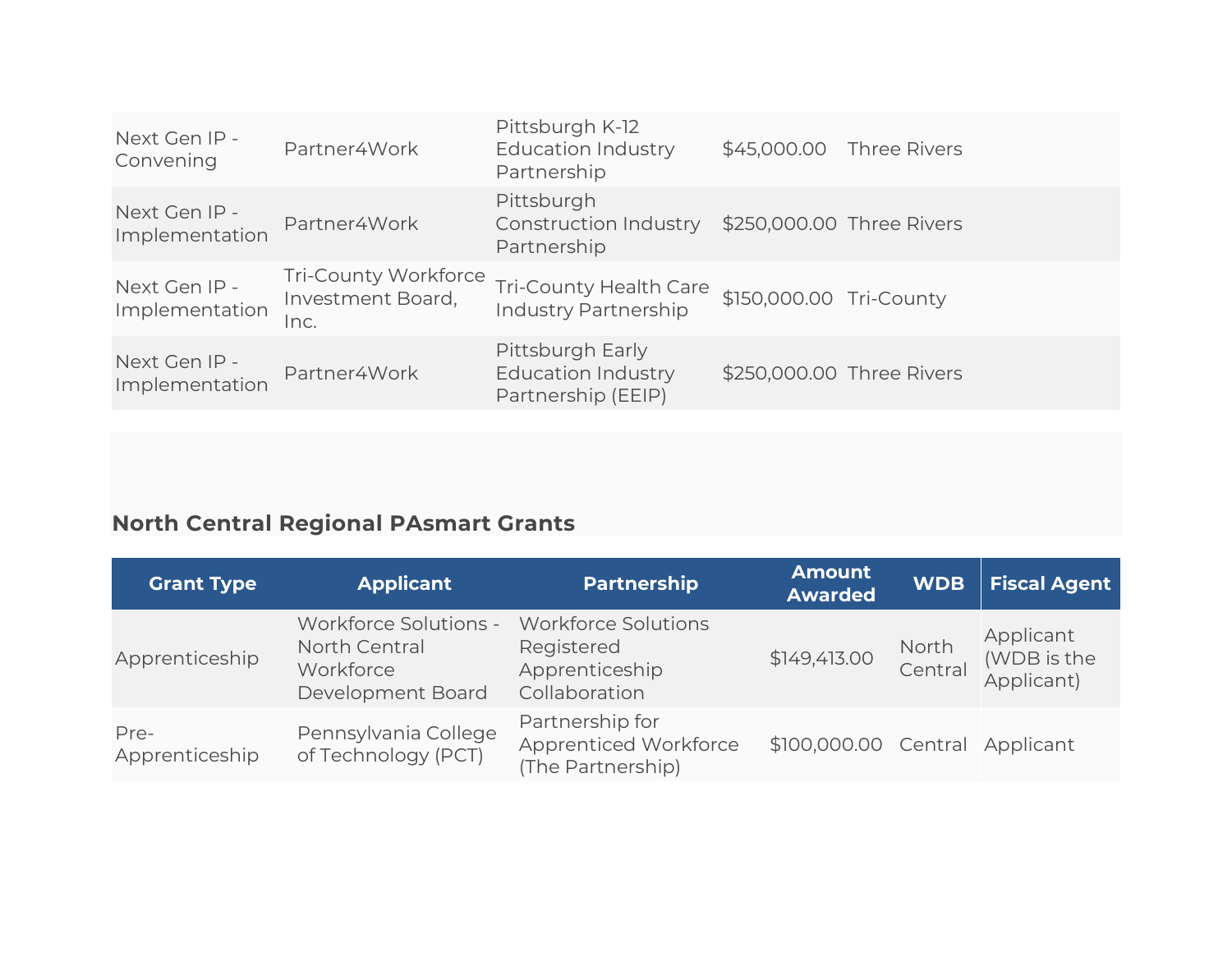| Pre-<br>Apprenticeship          | <b>Workforce Solutions</b><br>for North Central<br>Pennsylvania | <b>Workforce Solutions</b><br><b>Registered Pre-</b><br>Apprenticeship<br>Collaborative          | \$77,000.00  | North<br>Central | Applicant<br>(WDB is the<br>Applicant) |
|---------------------------------|-----------------------------------------------------------------|--------------------------------------------------------------------------------------------------|--------------|------------------|----------------------------------------|
| Next Gen IP -<br>Convening      | <b>Workforce Solutions</b><br>for North Central PA              | <b>Healthcare and Social</b><br>Assistance Next Gen<br>Partnership of North<br><b>Central PA</b> | \$45,000.00  | North<br>Central | Applicant<br>(WDB is the<br>Applicant) |
| Next Gen IP -<br>Convening      | <b>Workforce Solutions</b><br>for North Central PA              | Building and<br><b>Construction Next Gen</b><br>Partnership of North<br><b>Central PA</b>        | \$45,000.00  | North<br>Central | Applicant<br>(WDB is the<br>Applicant) |
| Next Gen IP -<br>Implementation | Central PA Workforce<br>Development<br>Corporation              | Central PA Advanced<br>Manufacturing<br>Partnership                                              | \$140,000.00 | Central          | Applicant<br>(WDB is the<br>Applicant) |
| Next Gen IP -<br>Implementation | <b>Workforce Solutions</b><br>for North Central PA              | North Central Advanced<br><b>Manufacturing Next</b><br><b>Generation Industry</b><br>Partnership | \$140,000.00 | North<br>Central | Applicant<br>(WDB is the<br>Applicant) |
| Next Gen IP -<br>Implementation | Central PA Workforce<br>Development<br>Corporation              | Central PA Healthcare<br>Partnership                                                             | \$83,300.00  | Central          | Applicant<br>(WDB is the<br>Applicant) |

## **South Central Regional PAsmart Grants**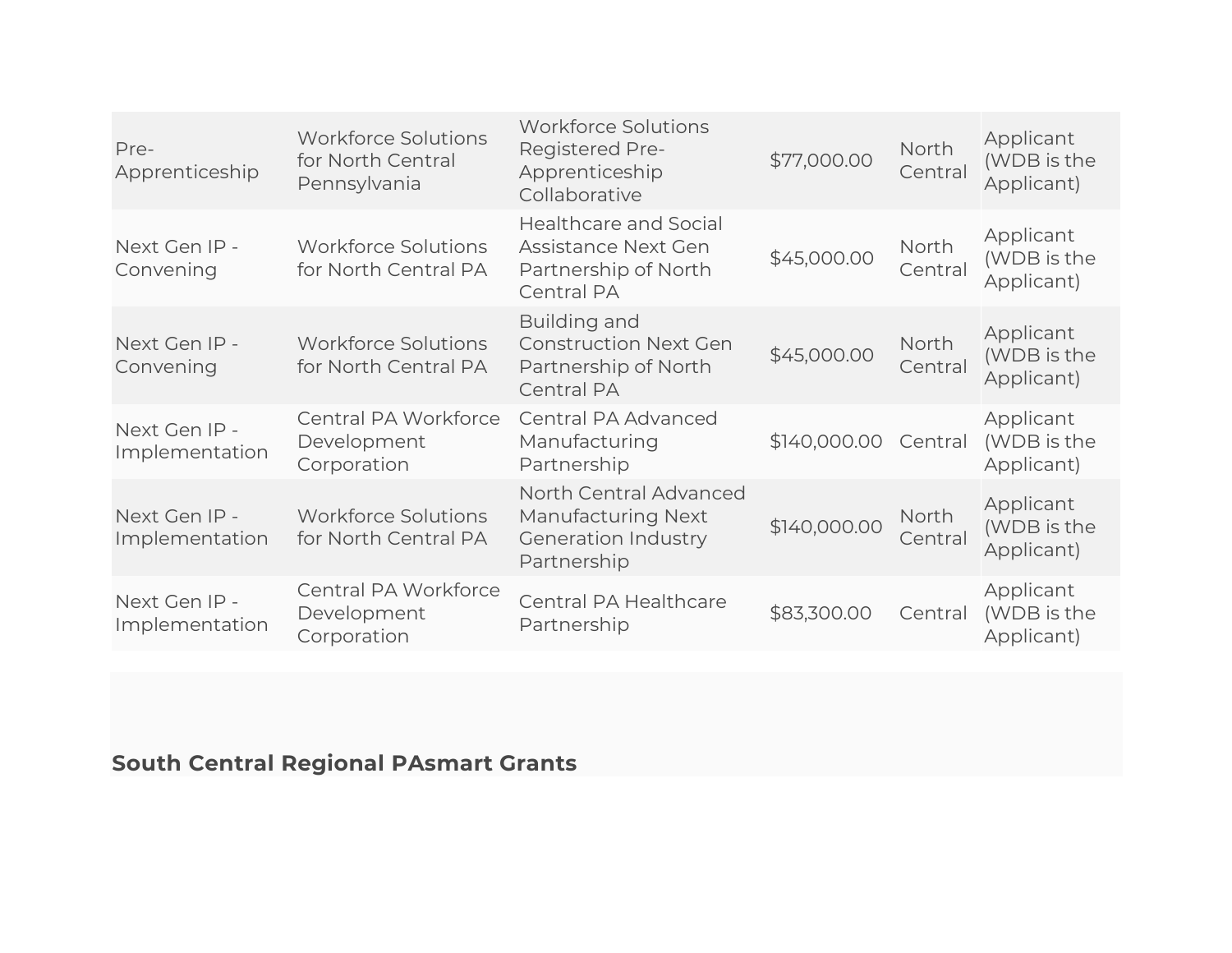| <b>Grant Type</b>      | <b>Applicant</b>                                       | <b>Partnership</b>                                                                                     | <b>Amount</b><br><b>Awarded</b> | <b>WDB</b>          | <b>Fiscal</b><br><b>Agent</b> |
|------------------------|--------------------------------------------------------|--------------------------------------------------------------------------------------------------------|---------------------------------|---------------------|-------------------------------|
| Apprenticeship         | Mifflin County<br>Academy of Science<br>and Technology | Mifflin County Welding<br>Apprenticeship                                                               | \$70,000.00                     | Central             | Applicant                     |
| Apprenticeship         | Lancaster General<br>Hospital                          | <b>Facilities Maintenance</b><br>Technician                                                            | \$68,484.31                     | Lancaster WDB       |                               |
| Apprenticeship         | The Manufacturers'<br>Association                      | The Manufacturers'<br>Association                                                                      | \$77,050.00                     | South<br>Central    | Applicant                     |
| Apprenticeship         | Shippensburg<br>University; Dr.<br>Jennifer Pyles      | The Shippensburg University<br>South Central Pennsylvania<br>Early Childhood<br>Apprenticeship Program | \$60,000.00                     | South<br>Central    | Applicant                     |
| Pre-<br>Apprenticeship | <b>ABC Keystone</b><br>Chapter                         | Lancaster-Berks<br><b>Construction Pre-</b><br>Apprenticeship Connection                               | \$67,182.00                     | Lancaster<br>County | <b>WDB</b>                    |
| Pre-<br>Apprenticeship | The Manufacturers'<br>Association                      | The Manufacturers'<br><b>Association Pre-</b><br>Apprenticeship Program                                | \$77,000.00                     | South<br>Central    | Applicant                     |
| Pre-<br>Apprenticeship | TranZed<br>Apprenticeships                             | TranZed / NuPaths Tech<br><b>Support Specialist Pre-</b><br>Apprenticeship                             | \$77,000.00                     | South<br>Central    | Applicant                     |
| Pre-<br>Apprenticeship | <b>JEVS Human</b><br>Services                          | Harrisburg TechServ<br><b>Scholars AmeriCorps</b><br><b>Registered Pre-</b><br>Apprenticeship Program  | \$60,000.00                     | South<br>Central    | Applicant                     |
| Pre-<br>Apprenticeship | NuPaths, LLC                                           | NuPaths-Harrisburg<br>University-TranZed Network<br><b>Technician (Tech Support</b>                    | \$60,000.00                     | South<br>Central    | Applicant                     |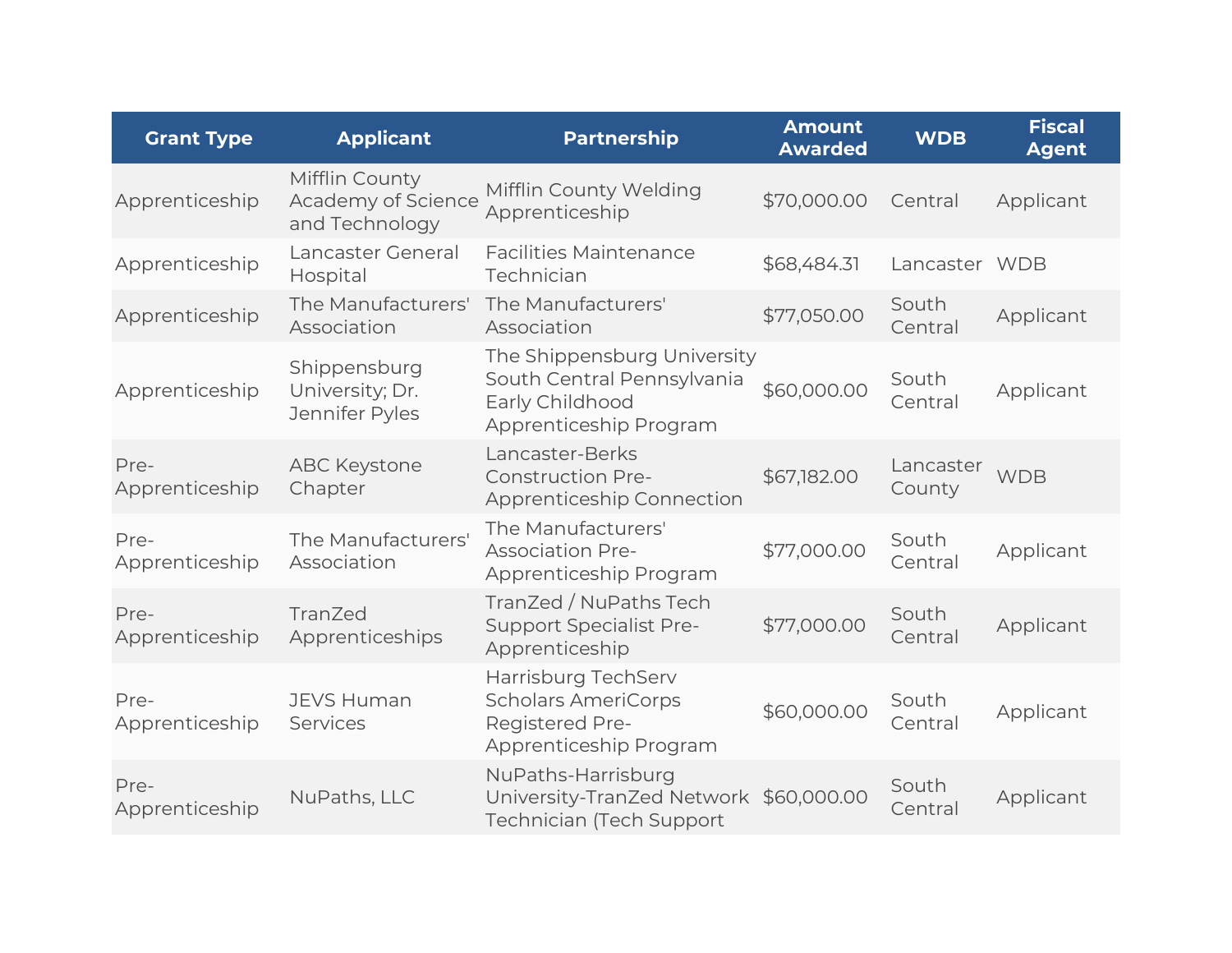|                                 |                                                              | Pathway) Pre-<br>Apprenticeship Program                                                                                                                    |              |                  |                                        |
|---------------------------------|--------------------------------------------------------------|------------------------------------------------------------------------------------------------------------------------------------------------------------|--------------|------------------|----------------------------------------|
| Pre-<br>Apprenticeship          | NuPaths, LLC                                                 | NuPaths-Harrisburg<br>University-TranZed Security<br>Operations Center (SOC)<br><b>Analyst (Cyber Security)</b><br>Pathway) Pre-<br>Apprenticeship Program | \$50,000.00  | South<br>Central | Applicant                              |
| Pre-<br>Apprenticeship          | NuPaths, LLC                                                 | <b>NuPaths Distance Learning</b><br>Program for Tech Support<br>Specialist Job Role                                                                        | \$77,000.00  | South<br>Central | Applicant                              |
| Next Gen IP -<br>Convening      | Lancaster County<br>Workforce<br>Development<br><b>Board</b> | Lancaster-Berks<br><b>Construction Connection</b>                                                                                                          | \$40,000.00  | Lancaster        | Applicant<br>(WDB is the<br>Applicant) |
| Next Gen IP -<br>Convening      | TranZed<br>Apprenticeship<br><b>Services</b>                 | Lancaster Technology<br>Industry Partnership                                                                                                               | \$45,000.00  | Lancaster WDB    |                                        |
| Next Gen IP -<br>Implementation | The Manufacturers'<br>Association                            | South Central Next Gen<br>Manufacturing Partnership                                                                                                        | \$250,000.00 | South<br>Central | <b>WDB</b>                             |

## **Northeast Regional PAsmart Grants**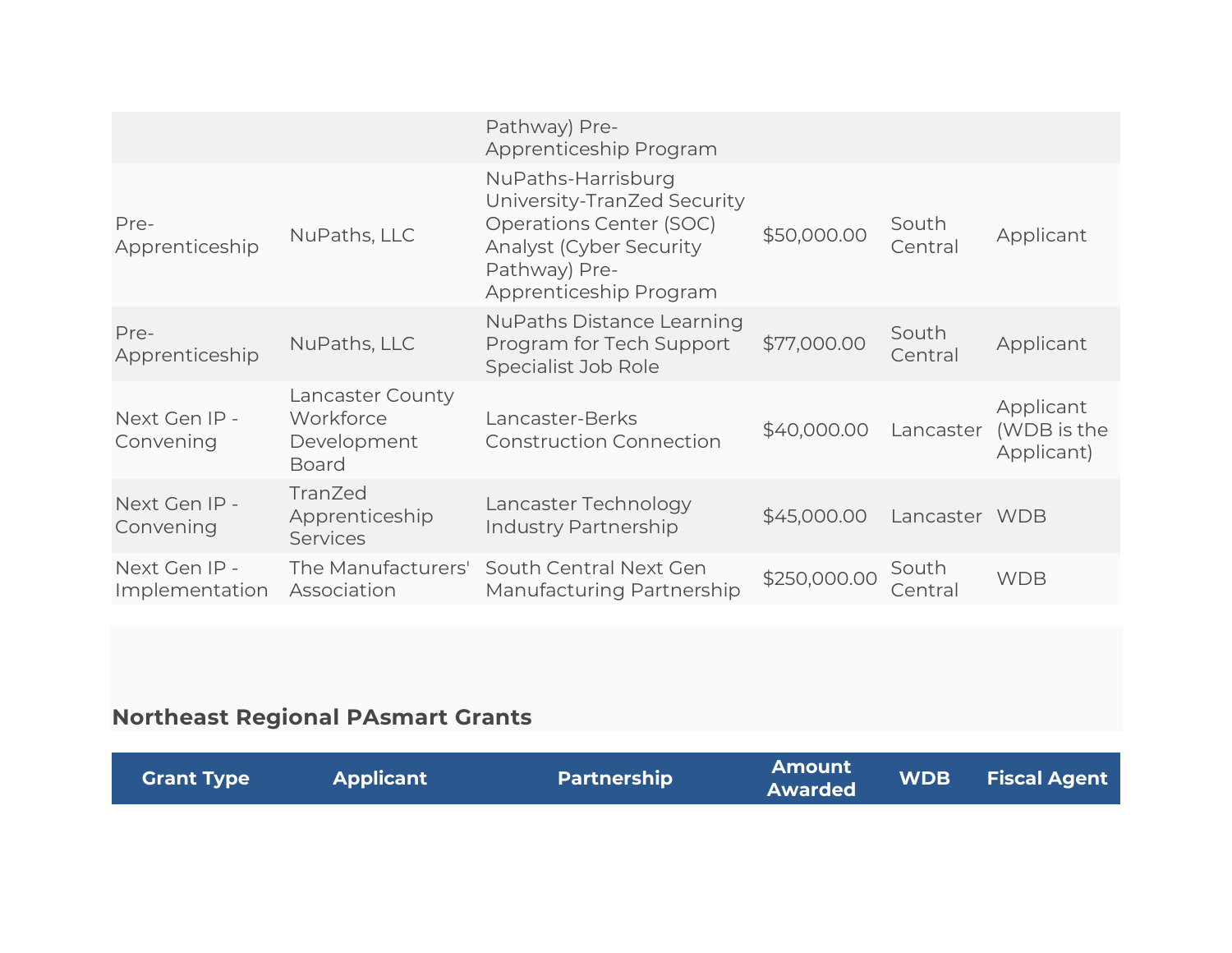| Apprenticeship             | <b>NTRPDC</b>                                     | Northern Tier<br>Apprenticeship                                                                 | \$101,111.00 | Tier             | Northern Applicant is<br><b>WDB</b>    |
|----------------------------|---------------------------------------------------|-------------------------------------------------------------------------------------------------|--------------|------------------|----------------------------------------|
| Pre-<br>Apprenticeship     | Keystone College                                  | Keystone College Pre-<br>Apprenticeship Network                                                 | \$60,000.00  | Northern<br>Tier | Applicant                              |
| Next Gen IP -<br>Convening | Pocono Counties<br>Workforce<br>Development Board | Northeast PA Advanced<br><b>Manufacturing Next</b><br><b>Generation Industry</b><br>Partnership | \$45,000.00  | Poconos          | Applicant<br>(WDB is the<br>Applicant) |

## **Southeast Regional PAsmart Grants**

| <b>Grant Type</b> | <b>Applicant</b>                                                                                                      | Partnership                                                    | <b>Amount</b><br><b>Awarded</b> | <b>WDB</b>             | Fiscal<br><b>Agent</b> |
|-------------------|-----------------------------------------------------------------------------------------------------------------------|----------------------------------------------------------------|---------------------------------|------------------------|------------------------|
| Apprenticeship    | Lehigh Career & Technical Operator<br>Institute                                                                       | Heavy Equipment<br>Apprenticeship<br>Program                   | \$149,896.00                    | Lehigh<br>Vallev       | Applicant              |
| Apprenticeship    | Philadelphia Area Labor-<br>Management Committee                                                                      | Philadelphia Region<br>Next Gen Construction \$90,000.00<br>IP |                                 | Philadelphia Applicant |                        |
| Apprenticeship    | Asbestos Workers Local<br>Union No. 14 DBA<br>International Association<br>of Heat and Frost<br>Insulators and Allied | Women of Mechanical<br>Insulation                              | \$70,000.00                     | Philadelphia Applicant |                        |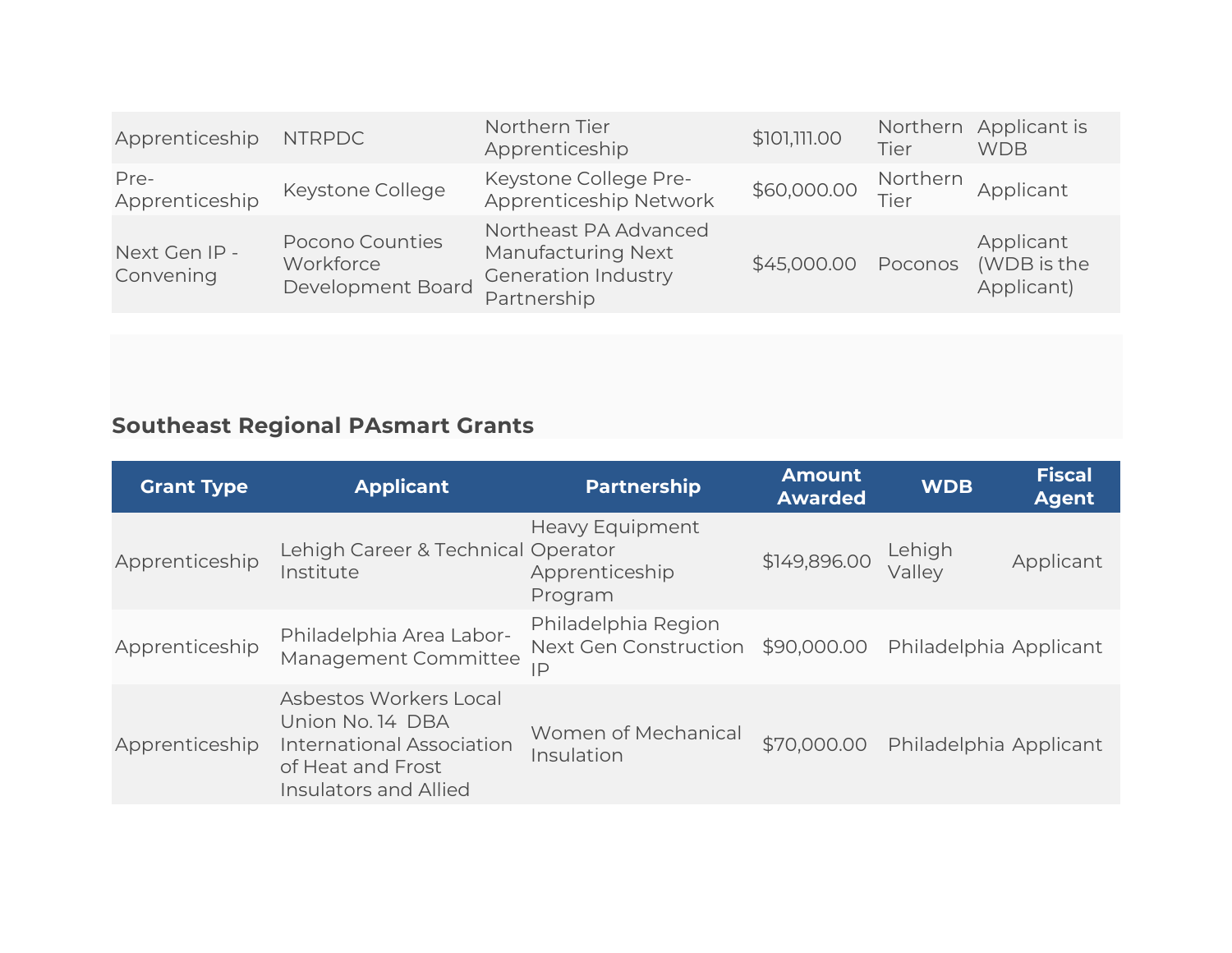|                | Workers JAC (LU14)<br><b>Training Center</b>                                                                 |                                                                                                                                                                   |              |                                     |            |
|----------------|--------------------------------------------------------------------------------------------------------------|-------------------------------------------------------------------------------------------------------------------------------------------------------------------|--------------|-------------------------------------|------------|
| Apprenticeship | Philadelphia Carpenters<br>Joint Apprentice<br>Committee (JAC)                                               | <b>Certified Safety</b><br>Instruction                                                                                                                            | \$50,346.00  | Philadelphia Applicant              |            |
| Apprenticeship | IBEW Local Union 743 &<br><b>Reading Division Penn-</b><br>Del-Jersey Chapter NECA<br><b>Apprentice Fund</b> | <b>IBEW Local 743/NECA</b><br><b>PAsmart Registered</b><br>Apprenticeship Grant                                                                                   | \$50,346.00  | <b>Berks</b>                        | <b>WDB</b> |
|                | Apprenticeship Aubrey Karoglan                                                                               | <b>Medical Assisting</b><br>Apprenticeship<br>Universal Audenried &<br><b>GPHA</b>                                                                                |              | \$149,780.00 Philadelphia Applicant |            |
| Apprenticeship | District 1199C Training &<br><b>Upgrading Fund</b>                                                           | Southeast PA Center<br>for Health & Human<br>Services Apprenticeship \$150,000.00 Philadelphia Applicant<br>at the District 1199C<br>Training & Upgrading<br>Fund |              |                                     |            |
|                | Apprenticeship Arcadia University                                                                            | Arcadia Registered<br>Apprenticeship<br>Program for ECE<br>Professionals (ARAP-<br><b>ECE</b>                                                                     | \$150,000.00 | Montco<br>Works                     | Applicant  |
| Apprenticeship | First Up                                                                                                     | <b>Coaches Training</b><br>Program - DelCo<br>Apprenticeship                                                                                                      | \$68,262.00  | Philadelphia Applicant              |            |
| Apprenticeship | The Wistar Institute                                                                                         | The Wistar Institute's<br><b>Biomedical Research</b>                                                                                                              | \$68,262.00  | Philadelphia Applicant              |            |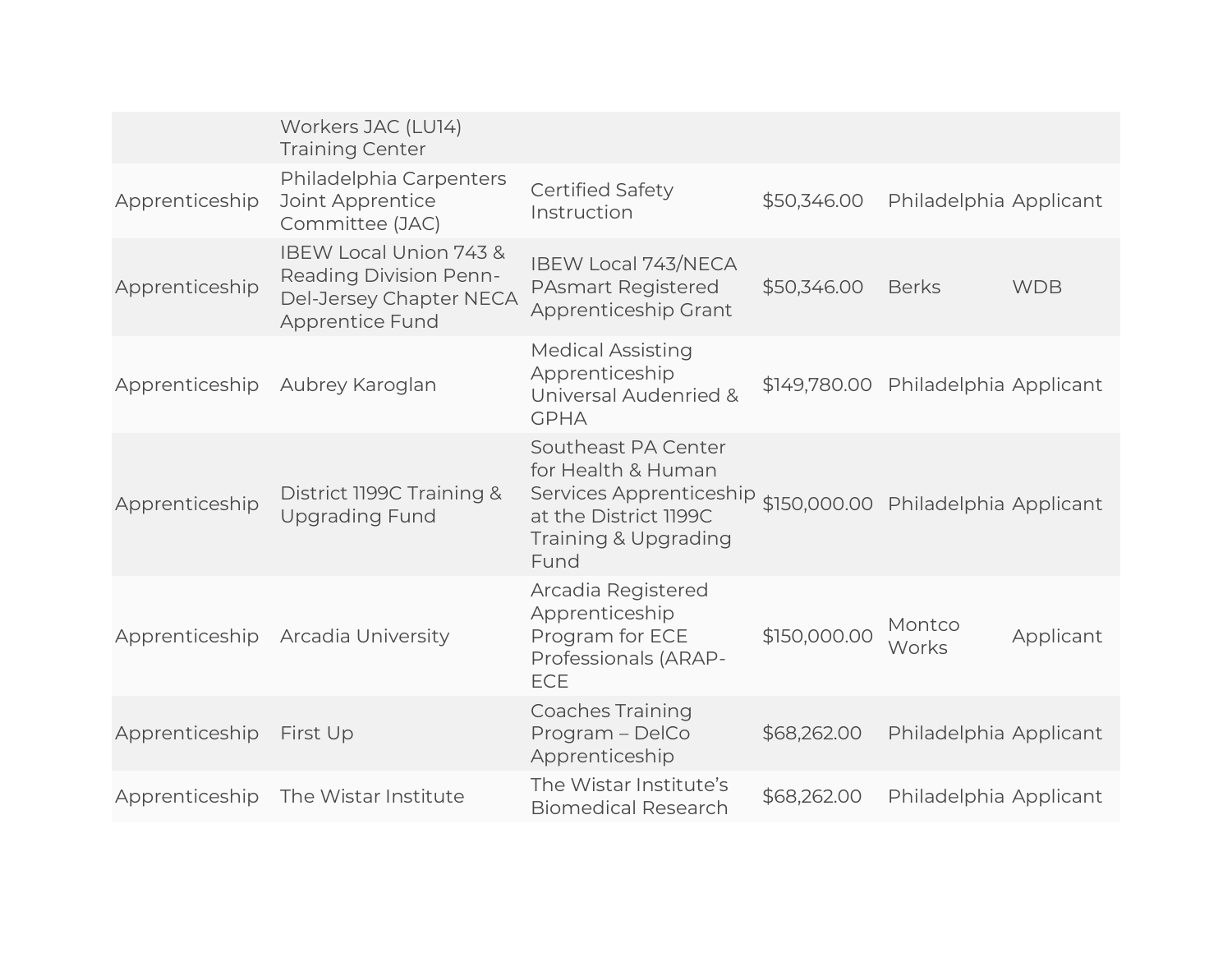|                        |                                                 | Technician<br>Apprenticeship                                                                                                    |                    |                                     |           |
|------------------------|-------------------------------------------------|---------------------------------------------------------------------------------------------------------------------------------|--------------------|-------------------------------------|-----------|
| Pre-<br>Apprenticeship | Philadelphia OIC                                | Philadelphia OIC Drone<br><b>Technology Program</b>                                                                             | \$149,985.62       | Philadelphia Applicant              |           |
| Pre-<br>Apprenticeship | <b>JEVS Human Services</b>                      | Philadelphia TechServ<br><b>Scholars AmeriCorps</b><br>Registered Pre-<br>Apprenticeship<br>Program                             |                    | \$150,000.00 Philadelphia Applicant |           |
| Pre-<br>Apprenticeship | Community College of<br>Philadelphia            | <b>CCP/SEPMA</b><br>Partnership - Career<br>Readiness Soft Skills<br><b>Growing Registered</b><br>Pre-Apprenticeship<br>Program |                    | \$150,000.00 Philadelphia Applicant |           |
| Pre-<br>Apprenticeship | <b>Bucks County</b><br><b>Community College</b> | <b>Bucks Pre-</b><br>Apprenticeship<br>Partnership                                                                              | \$100,000.00 Bucks |                                     | Applicant |
| Pre-<br>Apprenticeship | Tech Impact                                     | <b>ITWorks Pre-</b><br>Apprenticeship<br>Program                                                                                |                    | \$100,000.00 Philadelphia Applicant |           |
| Pre-<br>Apprenticeship | The Alliance for Media<br>Arts + Culture        | Arts2Work                                                                                                                       | \$77,000.00        | Philadelphia Applicant              |           |
| Pre-<br>Apprenticeship | Lehigh Carbon<br><b>Community College</b>       | <b>Certified Production</b><br><b>Technician Pre-</b><br>Apprenticeship<br>Pipeline                                             | \$77,000.00        | Lehigh<br>Valley                    | Applicant |
| Pre-<br>Apprenticeship | School District of<br>Philadelphia              | <b>Access Point High</b><br><b>School Apprenticeship</b>                                                                        | \$77,000.00        | Philadelphia Applicant              |           |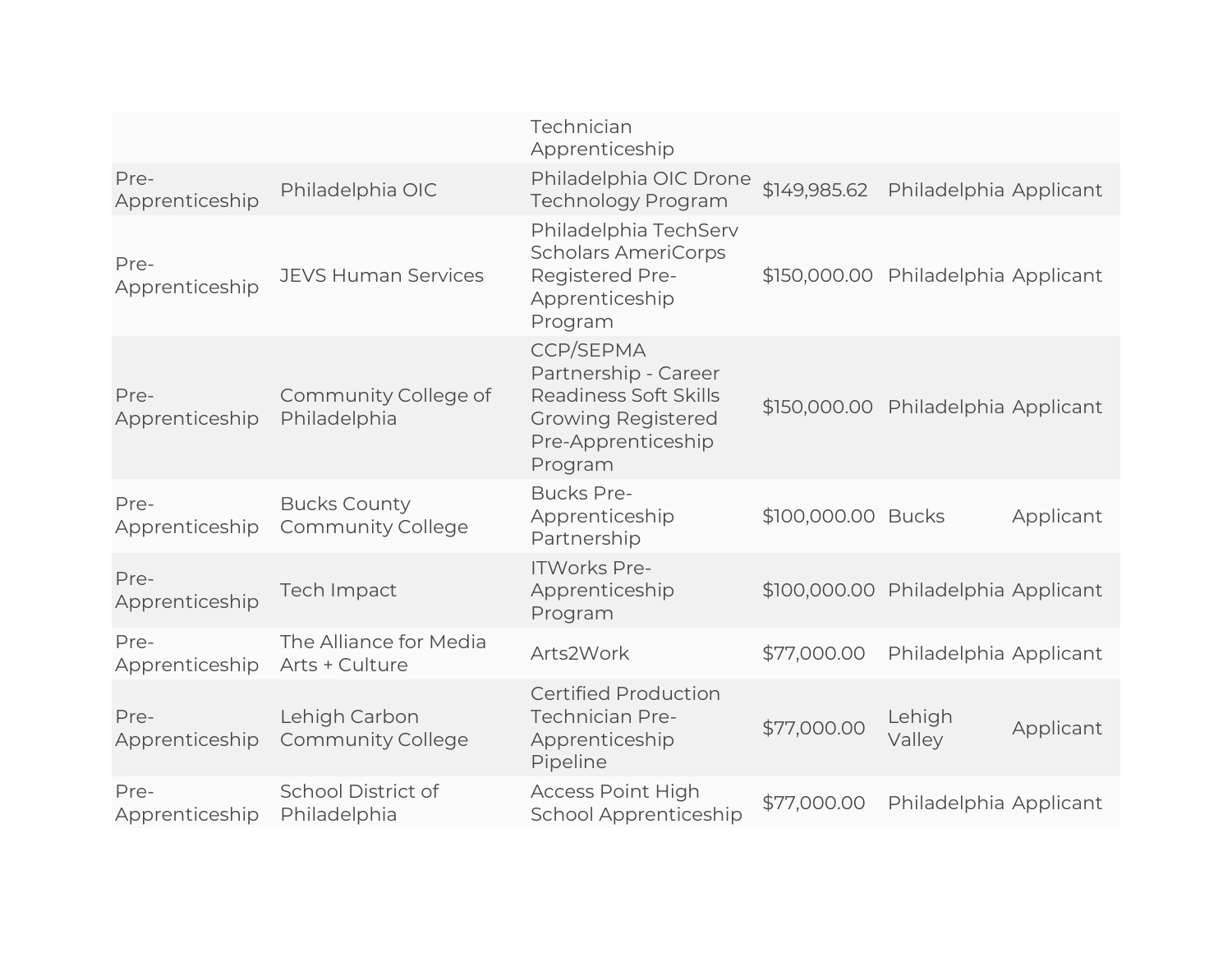| Pre-<br>Apprenticeship | <b>Berks</b><br>Connections/Pretrial<br>Services   | rebuilding Reetrants<br>and Reading                                                                                                                              | \$77,000.00 | <b>Berks</b>                        | Applicant |
|------------------------|----------------------------------------------------|------------------------------------------------------------------------------------------------------------------------------------------------------------------|-------------|-------------------------------------|-----------|
| Pre-<br>Apprenticeship | Community College of<br>Philadelphia               | CCP/SEPMA<br>Partnership                                                                                                                                         | \$60,000.00 | Philadelphia Applicant              |           |
| Pre-<br>Apprenticeship | The Wistar Institute                               | The Wistar Institute's<br><b>Biomedical Technician</b><br><b>Training Program</b>                                                                                | \$50,000.00 | Philadelphia Applicant              |           |
| Pre-<br>Apprenticeship | District 1199C Training &<br><b>Upgrading Fund</b> | Southeast PA<br><b>Behavioral Health Pre-</b><br>Apprenticeship: An<br>ApprenticeshipPHL<br>Program at the District<br>1199C Training &<br><b>Upgrading Fund</b> | \$45,950.00 | Philadelphia Applicant              |           |
| Pre-<br>Apprenticeship | Philadelphia Youth<br>Network, Inc. (PYN)          | <b>Health Retail Pharmacy</b><br><b>Technician Pre-</b><br>Apprenticeship<br>Program                                                                             | \$45,950.00 | Philadelphia Applicant              |           |
| Pre-<br>Apprenticeship | <b>DVIRC</b>                                       | <b>AMT Pr-apprenticeship</b><br>Pilot Program                                                                                                                    | \$40,000.00 | Philadelphia WDB                    |           |
| Pre-<br>Apprenticeship | Philadelphia Area Labor-<br>Management Committee   | Philadelphia Region<br>Next Gen Construction<br><b>Industry Partnership</b>                                                                                      | \$40,000.00 | Philadelphia Applicant              |           |
| Ambassador<br>Network  | District 1199C Training &<br><b>Upgrading Fund</b> | Pennsylvania Early<br><b>Childhood Education</b><br>Registered<br>Apprenticeship                                                                                 |             | \$300,000.00 Philadelphia Applicant |           |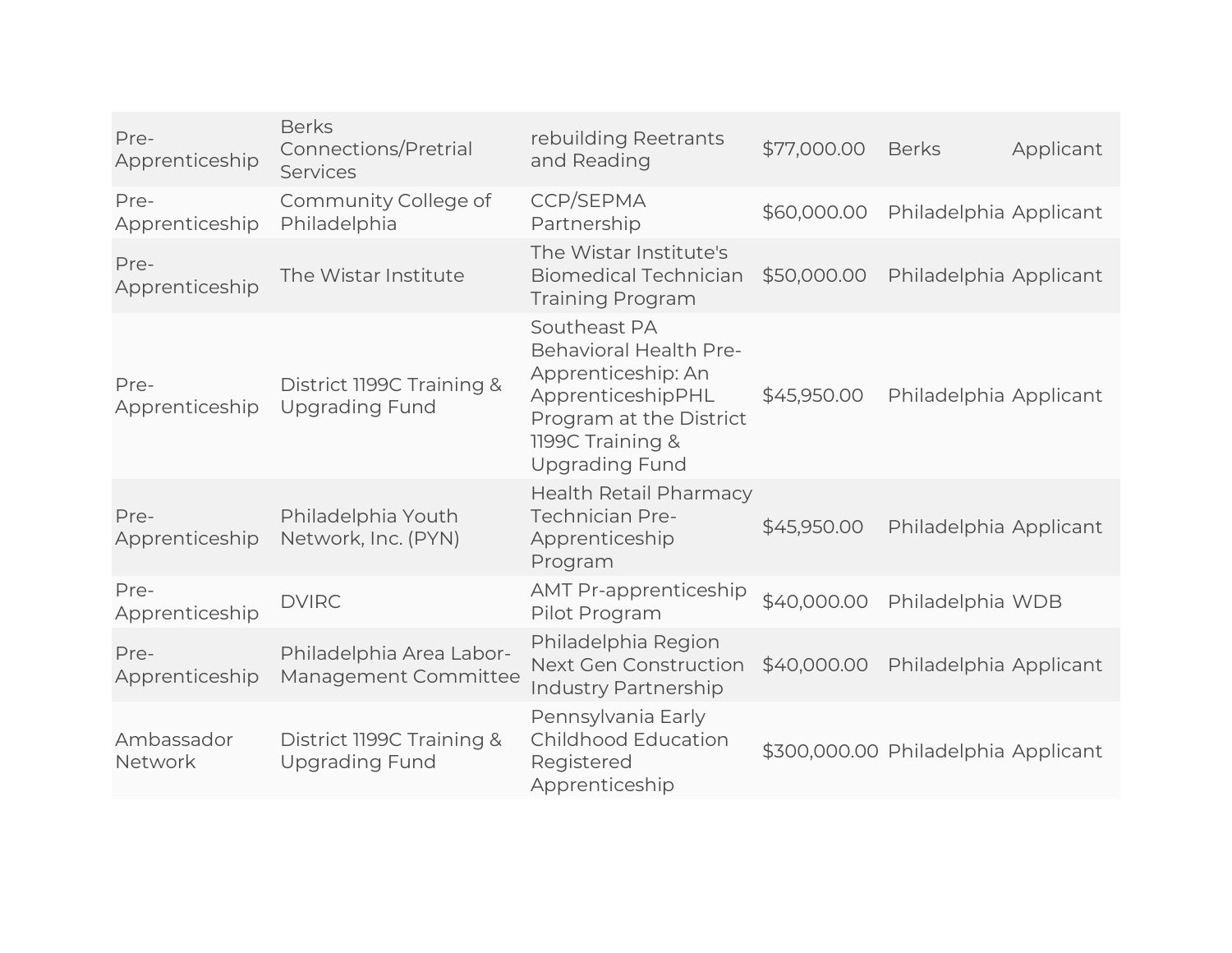|                                 |                                                           | Program<br><b>AMBASSADOR Network</b>                                                       |             |                                   |                                           |
|---------------------------------|-----------------------------------------------------------|--------------------------------------------------------------------------------------------|-------------|-----------------------------------|-------------------------------------------|
| Ambassador<br>Network           | Philadelphia Works (on<br>behalf of<br>ApprenticeshipPHL) | <b>SEPA Region</b><br>Registered<br>Apprenticeship<br>Ambassador Network                   |             | \$300,000.00 Philadelphia (WDB is | Applicant<br>Applicant)                   |
| Next Gen IP -<br>Convening      | <b>Greater Reading</b><br>Chamber Alliance (GRCA)         | <b>Greater Reading</b><br>Advanced<br><b>Manufacturing Next</b><br><b>Generation IP</b>    | \$44,661.62 | <b>Berks</b>                      | <b>WDB</b>                                |
| Next Gen IP -<br>Convening      | Philadelphia Works                                        | Southeastern<br>Pennyslvania<br><b>Manufacturing Alliance</b><br>(SEPMA)                   | \$45,000.00 | Philadelphia                      | Applicant<br>(WDB is<br>the<br>Applicant) |
| Next Gen IP -<br>Convening      | Philadelphia Works                                        | Greater Philadelphia<br>Hospitality &<br><b>Entertainment Next</b><br>Gen Partnership      | \$35,038.00 | Philadelphia                      | Applicant<br>(WDB is<br>the<br>Applicant) |
| Next Gen IP -<br>Convening      | Delaware County<br><b>Community College</b>               | Transportation and<br>Logistics Industry<br>Partnership of<br>Southeastern<br>Pennsylvania | \$45,000.00 | Delaware                          | <b>WDB</b>                                |
| Next Gen IP -<br>Implementation | Philadelphia Works                                        | Southeastern<br>Pennsylvania<br><b>Manufacturing Alliance</b><br>(SEPMA)                   |             | \$200,000.00 Philadelphia         | Applicant<br>(WDB is<br>the<br>Applicant) |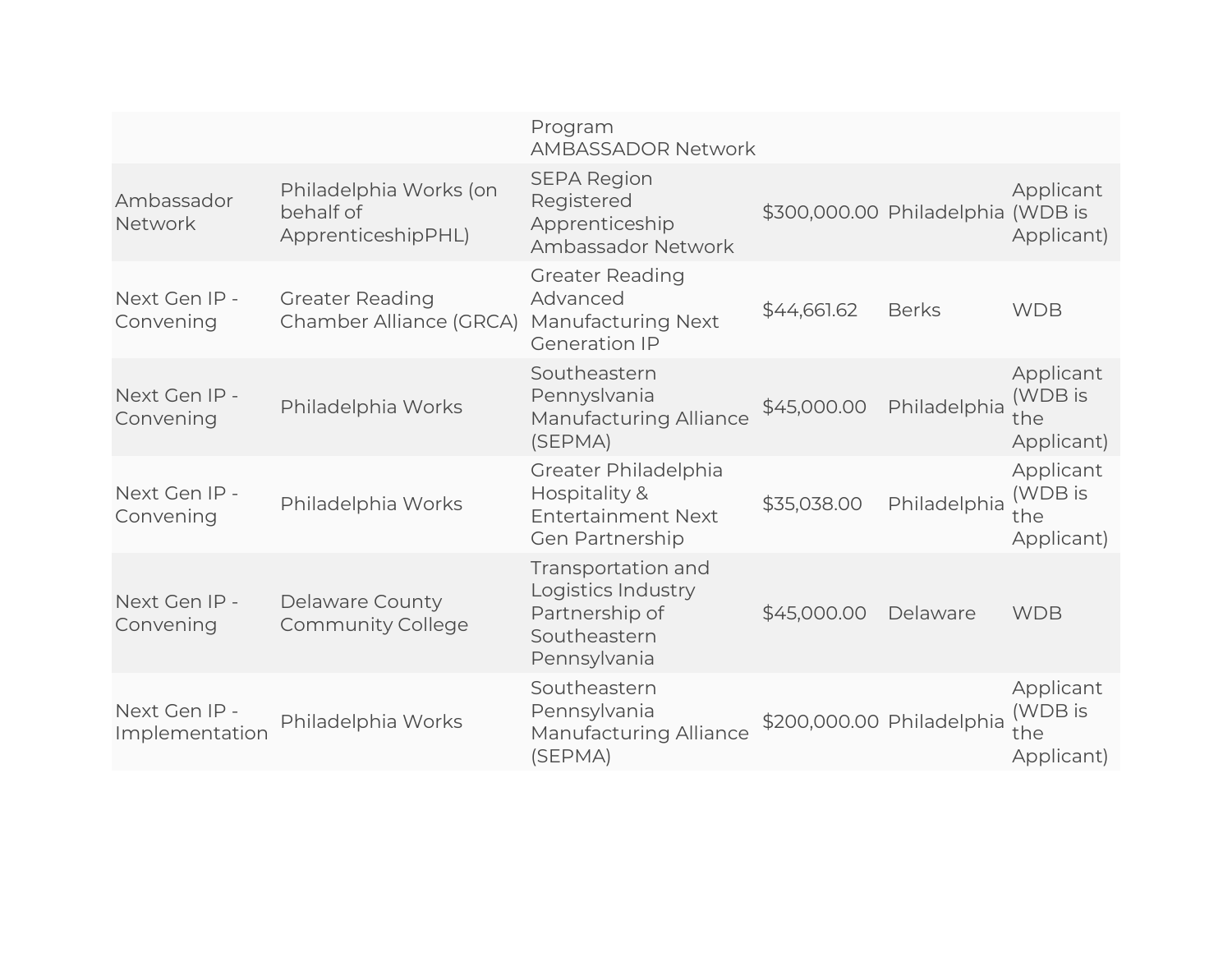| Next Gen IP -<br>Implementation | <b>Chester County</b><br>Economic Development<br>Council                     | Manufacturing Alliance<br>of Chester and<br>Delaware Counties | \$250,000.00 Chester |                  | <b>WDB</b>                                |
|---------------------------------|------------------------------------------------------------------------------|---------------------------------------------------------------|----------------------|------------------|-------------------------------------------|
| Next Gen IP -<br>Implementation | <b>Chester County</b><br>Economic Development<br>Council                     | The Innovative<br><b>Technology Action</b><br>Group (ITAG)    | \$250,000.00 Chester |                  | <b>WDB</b>                                |
| Implementation Valley           | Next Gen IP - Workforce Board Lehigh                                         | Lehigh Valley Next Gen<br>Manufacturing<br>Partnership        | \$144,000.00         | Lehigh<br>Vallev | Applicant<br>(WDB is<br>the<br>Applicant) |
| Next Gen IP -<br>Implementation | <b>Chester County</b><br>Economic Development Health Care Connect<br>Council |                                                               | \$250,000.00 Chester |                  | <b>WDB</b>                                |
| Next Gen IP -<br>Implementation | <b>Chester County</b><br>Economic Development<br>Council                     | <b>Smart Energy Initiative</b><br>of Southeastern PA          | \$220,000.00 Chester |                  | <b>WDB</b>                                |

#### **Statewide PAsmart Grants**

| <b>Grant Type</b> | <b>Applicant</b>                                                                                                           | <b>Partnership</b>                                              | <b>Amount</b><br><b>Awarded</b> | <b>WDB</b>                       | <b>Fiscal</b><br><b>Agent</b> |
|-------------------|----------------------------------------------------------------------------------------------------------------------------|-----------------------------------------------------------------|---------------------------------|----------------------------------|-------------------------------|
|                   | Pennsylvania American<br>Federation of Labor and<br>Apprenticeship Congress of Industrial<br>Organizations (PA AFL-<br>CIO | PA AFL-CIO Group<br>Sponsor for<br>Registered<br>Apprenticeship |                                 | \$150,000.00    Partner4Work WDB |                               |
| Apprenticeship    | Pennsylvania College of<br>Technology                                                                                      | Partnership for an<br>Apprenticed                               | \$77,050.00                     | Central                          | Applicant                     |